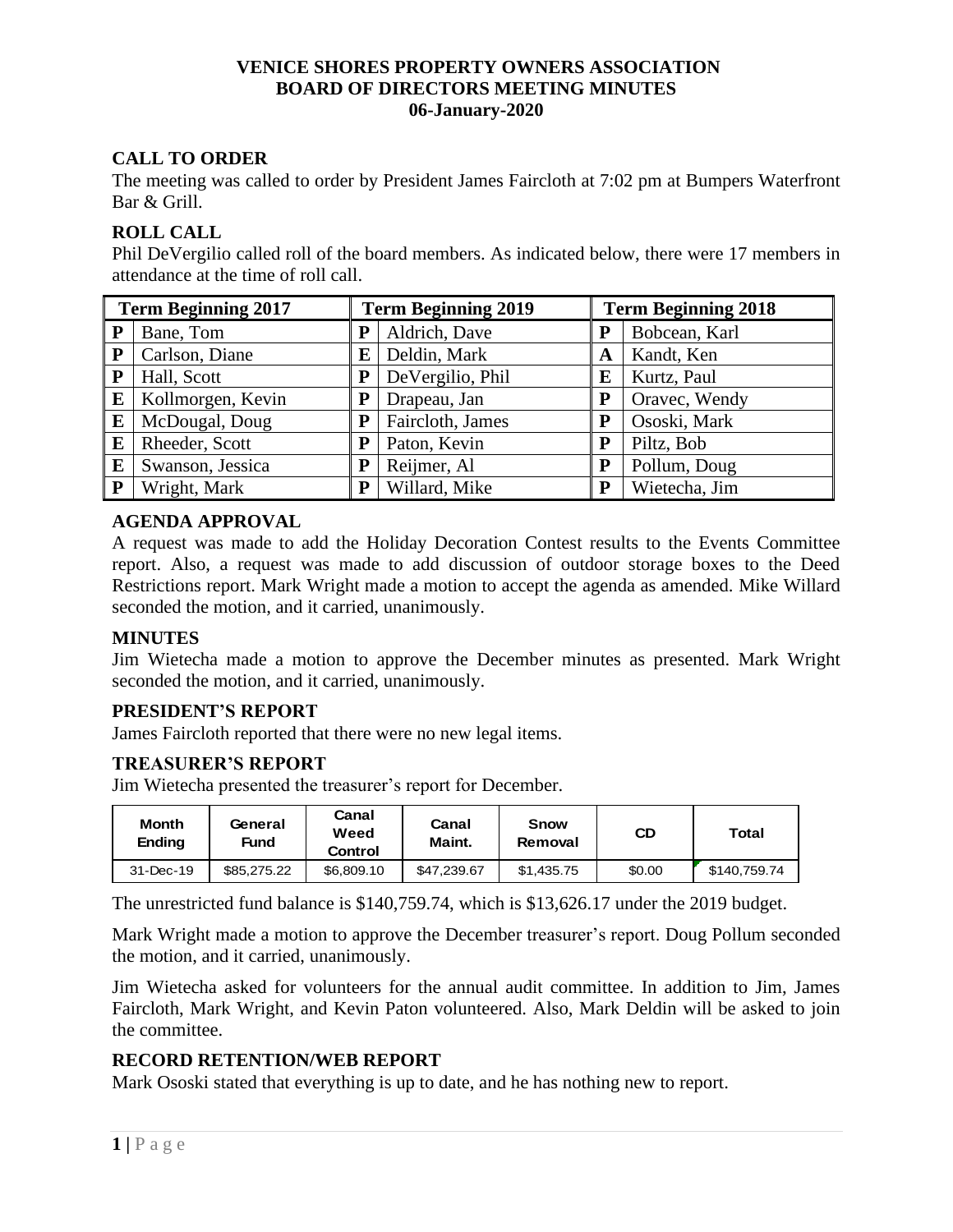## **VENICE SHORES PROPERTY OWNERS ASSOCIATION BOARD OF DIRECTORS MEETING MINUTES 06-January-2020**

### **CORRESPONDING SECRETARY'S REPORT**

In the absence of the corresponding secretary, there was no report.

#### **SOCIAL MEDIA**

There has been nothing to report.

## **CANAL COMMITTEE**

There was nothing to report.

#### **MAINTENANCE COMMITTEE**

Scott Hall reported that the 2019 lawn contract with Assured Services is now complete, and all invoices have been received and forwarded to the treasurer.

Scott also reported that R&R, our snow removal company, has been required to plow only once this season, and that was in November.

Doug Pollum reported that he's waiting for the availability of the contractor to install several new catch basins. Once that's complete, the electrical contractor will pull wiring and discharge pipes. It's intended to do this as soon as possible in the spring.

#### **BUILDING COMMITTEE**

Mark Ososki reported plans have been approved to add an attached garage at 41664 Bayhaven.

#### **DEED RESTRICTION REVIEW COMMITTEE**

Discussion took place regarding outdoor storage boxes in the subdivision.

## **CIVIC AFFAIRS**

It was reported that Mike Giles of Colony Marine died on January 1st.

#### **WELCOMING COMMITTEE**

Chair, Diane Carlson, noted that there are two new residents on Gloca Mora and one on San Juan that need to be welcomed.

Diane asked how she can determine when there are new residents. Kevin Paton responded that he would keep her informed. Phil DeVergilio asked for a short note at each meeting to facilitate documentation in the minutes.

#### **EVENTS COMMITTEE**

Kevin Paton said he would provide a written summary of the Holiday Decoration Contest for inclusion in the minutes and the spring newsletter.

James Faircloth suggested that the subject of holiday entrance lighting be a topic of discussion at the September board meeting.

Diane Carlson broached the subject of seeking sponsorship for the No Winter Blues party in order to reduce the ticket price and/or the amount of the general fund subsidy. In general, there was little support for the idea.

#### **NOMINATING COMMITTEE**

The four board members in attendance whose term will expire in May were polled for their willingness to run for reelection. All four agreed to run.

# **OLD BUSINESS**

Any old business has been covered in previous reports.